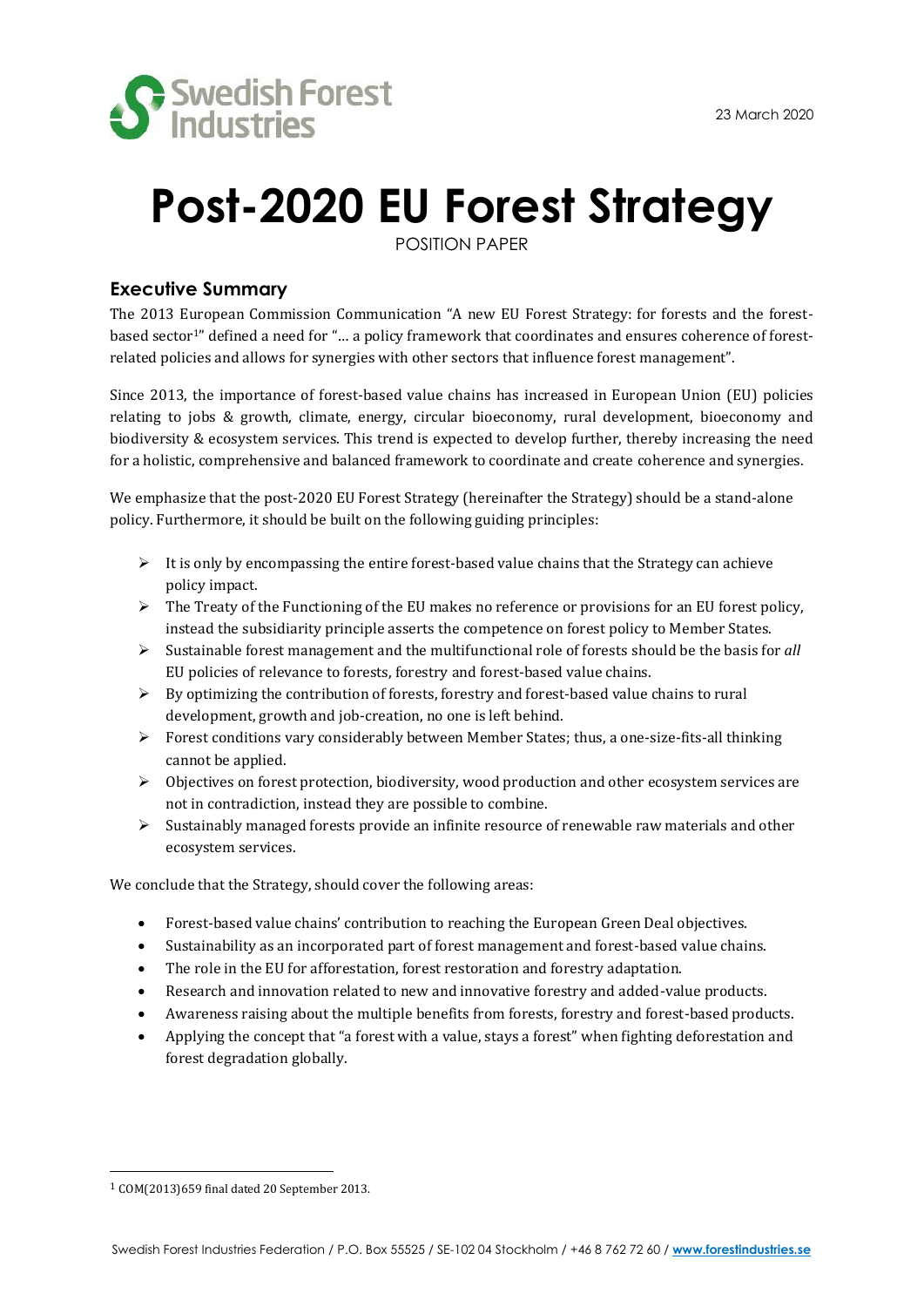

# **1. Forest-based value chains - a substantial part of the EU economy**

The European forest-based industries include the woodworking industries, the industries manufacturing pulp, paper and other fiber-based products, the furniture industry, the printing industry and the bio-energy industry. Combined they represent around 400,000 enterprises for a total annual turnover of over 400 billion euros and around 3 million workers. Together they add value to the EU economy by around 115 billion euro each year. They are key actors of the European bioeconomy, which accounts for 18 million jobs, 2.3 trillion euros turnover and 621 billion euros in value added2. Between 1990 and 2015, the European forest resource grew in volume by almost 40 percent3. This constitutes a great potential for further growth of European forest-based industries, which are spread all over the EU. The supply of sawn timber, pulp and paper mainly comes from a few "forest-rich countries", while products based on recycled fibers are more commonly produced in more densely populated countries.

### **2. The Swedish forest industry**

The Swedish Forest Industries Federation represents the Swedish forest industry. Our members refine wood resources to bio-based products. This includes among others pulp, paper, board, packaging material, sawn timber, refined wood products and advanced biofuels. Some members have large forest holdings.

The Swedish forest industry is highly trade intensive. Almost 90 percent of our members' pulp and paper production is sold outside of Sweden. The corresponding figure for sawn timber is close to 70 percent. The internal EU market is the biggest receiver of goods. The Swedish forest industry, just as corresponding industry in other Member States, has a major importance for jobs and growth, especially in rural areas. In several Swedish regions, the forest industry accounts for 20 percent or more of industrial employment which makes it a cornerstone for rural development

# **3. Our industry is vital in achieving a climate neutral EU**

During the last decades, Swedish forest industry has decoupled its production from its emissions, despite increased production rates. This has resulted in the internal processes today being approx. 96 percent free from fossil fuels. From side streams, our industry produces large amounts of bio-heat to cover its own needs and to sell to external use in the district heating sector. The forest industry is the largest Swedish producer of renewable electricity outside of the utility sector and a growing producer of advanced biofuels. This results in our products having very low carbon footprint. In other words, when producing and exporting its products, the Swedish forest industry clearly contributes to a low-carbon economy and generate direct climate benefits, not only in the internal market, but world-wide.

The bio-based products our industry already offers to consumers will continue to be the basis for operations for years to come, but much R&I work is ongoing to be able to launch new, complementary products. Such development is generally twofold: existing products are further developed to address changing consumer needs and side streams are further upgraded to achieve products with higher value added and increased resource efficiency. Both types of developments are research and innovation driven and the production generally takes place in the same biorefineries.

<sup>2</sup> F-BI Vision 2050

<sup>&</sup>lt;sup>3</sup> Data processed from the FAO's Forest Resources Assessment 2015, data covers the European Union plus Norway, Switzerland and the UK. **<http://www.fao.org/forest-resources-assessment/en/>**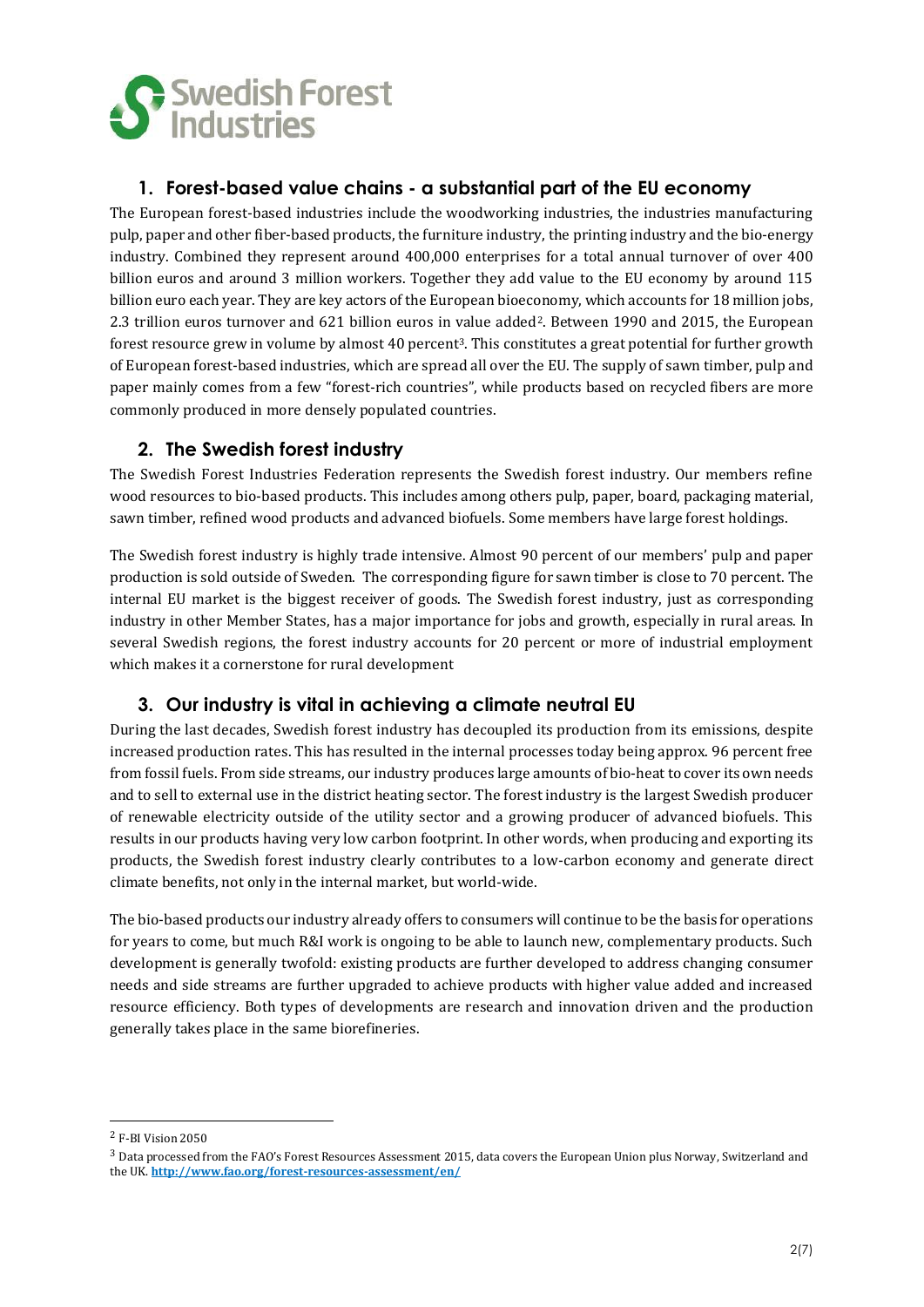

Ever since the EU Commission presented its Communication on a 2050 Long-term Strategy4, the Swedish forest industry has actively supported the target of achieving a climate neutral EU by 2050. We contribute to this target in three ways: by *sequestration* of carbon dioxide in growing trees; by *storage* of carbon in harvested wood products and by *substitution*, when bio-based products and bioenergy replace other products that are produced from fossil raw materials or in greenhouse gas intensive production processes.

# **4. Strategy guiding principles**

The conclusions from the 2013 EC Communication "A new EU Forest Strategy: for forests and the forestbased sector are even more accurate today. Since a growing number of EU policies are making increasing demands on forests and forest-based products, there is a need to coordinate sectorial policies. While the Treaty of the Functioning of the EU makes no reference or specific provisions for an EU forest policy and since there is no common EU forest policy, the right tool for coordination is a revised Strategy. The Strategy can play an important role in achieving a holistic and multifunctional perspective, while at the same time respect Member State subsidiarity. For the Strategy to be relevant, the perspective applied needs to encompass forests and the entire forest-based value chains.

Climate change mitigation and adaptation as well as sustainability have much larger emphasize in today's political landscape than it had almost a decade ago. Furthermore, the understanding has increased exponentially of the urgency to transition from a fossil-based to a circular bio-based economy.

We emphasize that the Strategy should be a stand-alone policy. Furthermore, it should be built on the following guiding principles:

- ➢ It is only by encompassing the entire forest-based value chains that the Strategy can achieve complete policy impact.
- $\triangleright$  The Treaty of the Functioning of the EU makes no reference or provisions for an EU forest policy, instead the subsidiarity principle asserts the rights on forest policy to Member States.
- ➢ Sustainable forest management and the multifunctional role of forests should be the basis for *all* EU policies of relevance to forests, forestry and forest-based value chains.
- $\triangleright$  By optimizing the contribution of forests, forestry and forest-based value chains to rural development, growth and job-creation, no one is left behind.
- $\triangleright$  Forest conditions vary considerably between Member States; thus, a one-size-fits-all thinking cannot be applied.
- ➢ Objectives on forest protection, biodiversity, wood production and other ecosystem services are not in contradiction, instead they are possible to combine.
- $\triangleright$  Sustainably managed forests provide an infinite resource of renewable raw materials and other ecosystem services

<sup>4</sup> 28/11/2018 - COM (2018) 773 - A Clean Planet for all - A European strategic long-term vision for a prosperous, modern, competitive and climate neutral economy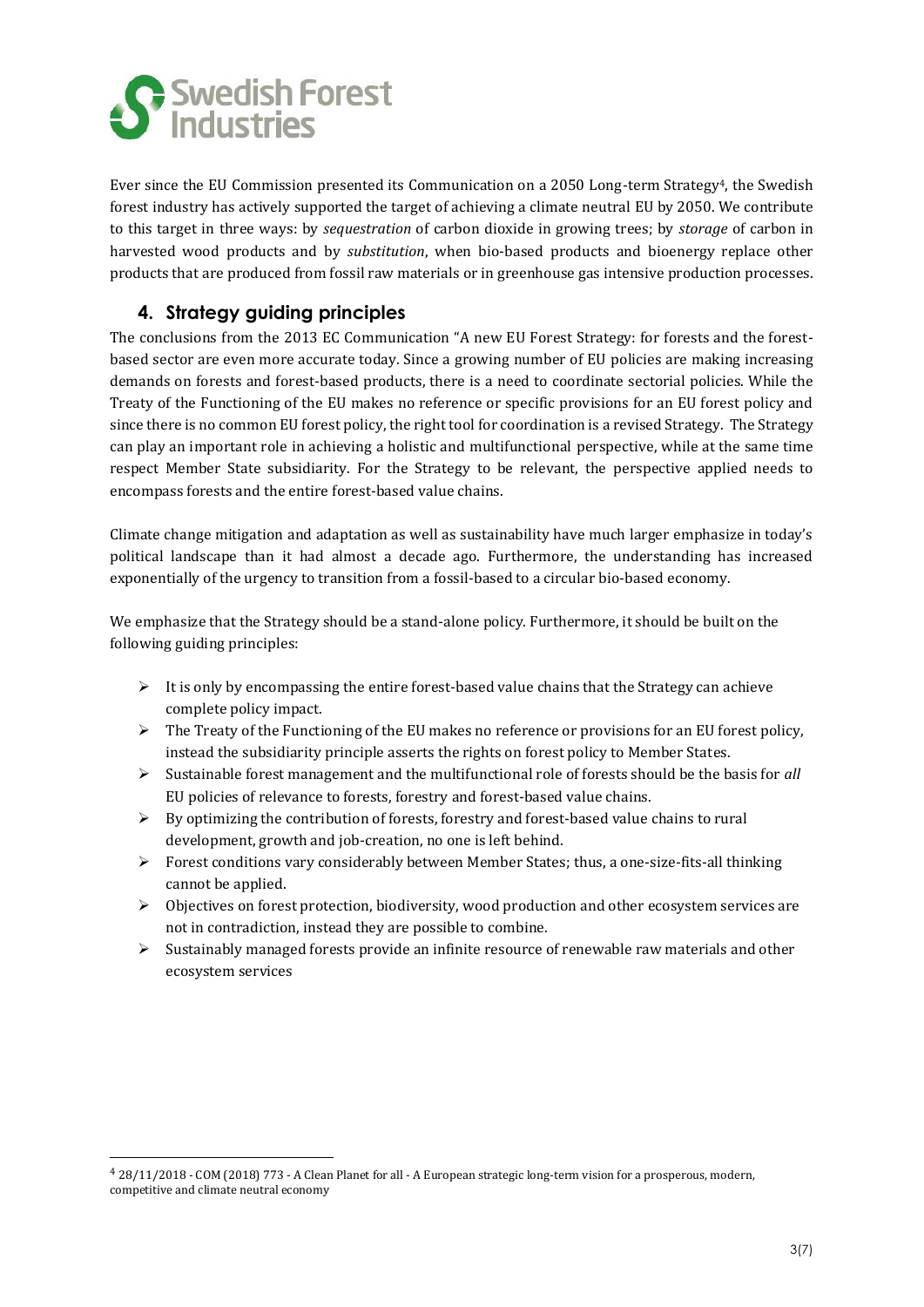

# **5. Strategy specific input**

a) Forest-based value chains' contribution to the European Green Deal (EGD) objectives

The EGD is a truly multi-functional policy initiative and its objectives cannot be reached without a major transformation of society. At the same time, while responding to global challenges, the EDG must also secure jobs, growth and rural development in Europe and assure that no one is left behind. Creating a strong circular bio-based economy will be essential to reach the EGD objectives and forest-based value chains will be decisive in this transformation. These value chains are to a very large extent cross-sectorial interacting with other sectors and parts of the society. To reach climate neutrality by 2050, an emphasis on sustainable production and consumption is necessary, including low or zero-carbon technologies and material substitution in order to reduce or eliminate fossil based or greenhouse gas intensive materials.

We conclude that the post-2020 Strategy should:

- $\triangleright$  Acknowledge that forest-based value chains are of major importance for the EU economy today and will be even more important in building a green growth strategy and reach climate neutrality by 2050. Therefore, the Strategy should support globally competitive and sustainable EU forestbased value chains.
- ➢ Encourage the EU and Member States to incentivize growth in the circular bio-economy and acknowledge that forest-based value chains are key in achieving this growth. In this context, also encourage a widening of the circular bio-economy by further integration between forest-based value chains and other sectors/value chains with a need to decarbonize.
- ➢ Acknowledge the importance of material substitution, i.e. when low-carbon and almost zero-fossil emissions materials reduce or eliminate the need for more greenhouse gas intensive alternatives.
- ➢ Emphasize that the Union and Member States should recognize that the right way forward is sustainable and active forest management, thereby increasing the availability of woody biomass, instead of setting up limitations on forestry.
- $\triangleright$  Emphasize that while an increased forest sink might balance emissions, it will not create jobs, growth or economic development. Furthermore, a sink-focused view on the role of forests in climate change mitigation will miss out on the huge potential from material substitution and prevention of fossil emissions. Instead a sink-focused view will support continued use of fossil energy and green-house gas intensive materials.
- $\triangleright$  Reinforce that with existing EU climate policy, i.e. LULUCF, emissions from forestry are accounted for at the time of harvesting, thus emissions from use of biomass in other sectors are counted as zero. Furthermore, reinforce that harvested wood products store carbon during their entire lifetime.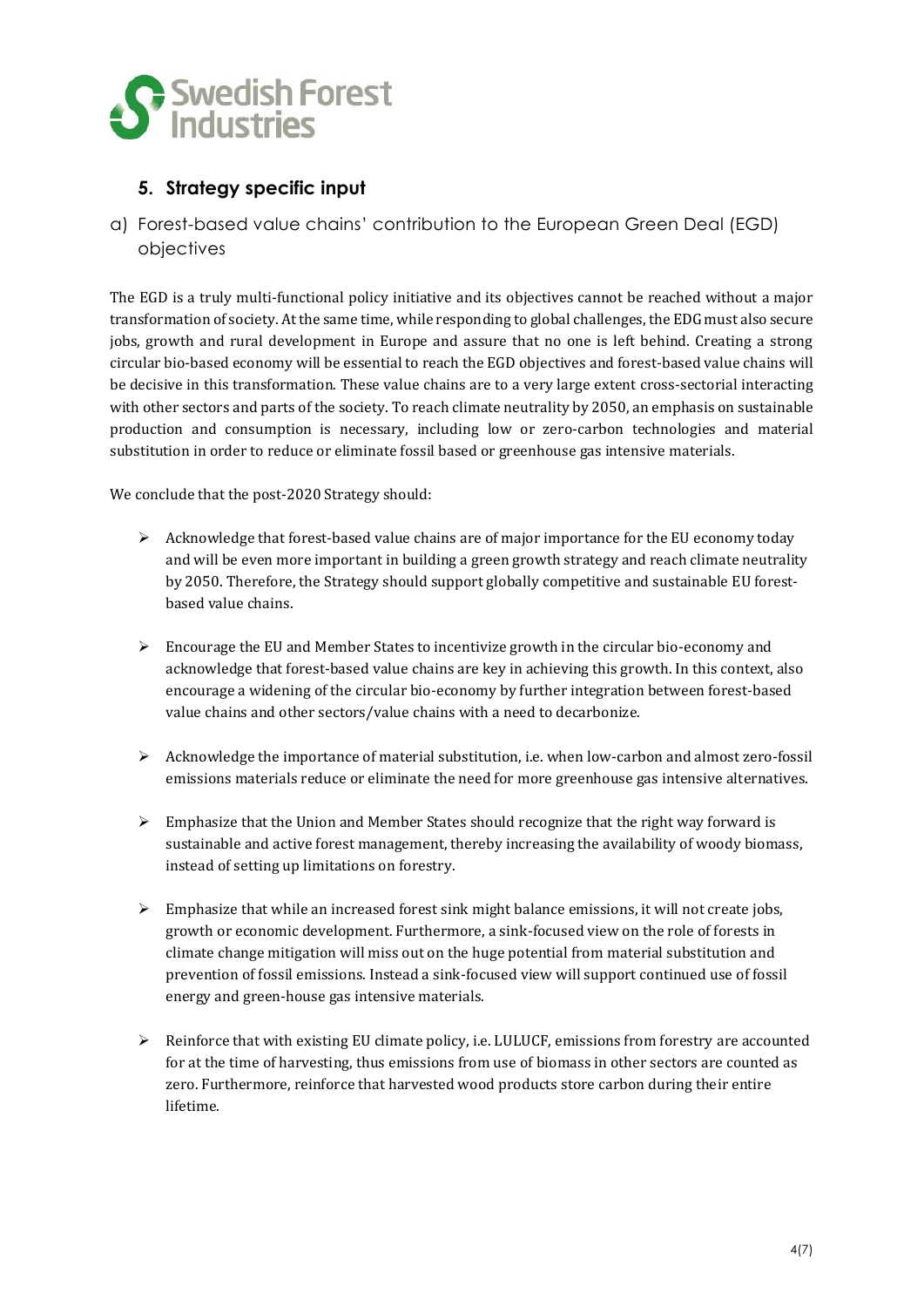

#### b) Sustainable Development

According to the 2019-2024 political guidelines for the Commission, sustainability is to be at the core of policy development. In forest-based value chains, sustainability is already incorporated in businesses and operations, applying a multi-functional perspective including economic, social and environmental aspects. This development has been both market and policy driven and is to a very high degree verified by third party certification.

Pressure on resource availability in general is increasing; globally, in the EU and in Member States. In this context, it is worth reminding that raw material supply to EU forest-based value chains to a very large extent is based on EU sources. This differentiates forest-based value chains from many other industrial value chains. Furthermore, as EU forest resources are managed sustainably, the availability of wood resources in the future can be at the same level or better than today.

We conclude that the post-2020 Strategy should:

- ➢ Confirm the strong connection between forest-based value chains and almost all 2030 UN Sustainable Development Goals.
- ➢ Emphasize the importance of a multi-functional perspective on forests and forest management covering environmental, economic and social aspects. This includes acknowledging that:
	- $\circ$  Investments in sustainable forest management are the best way of ensuring the protection and enhancement of forests, their biodiversity and other ecosystem services. Strong property rights and long-term economic viability is the best guarantee for these investments.
	- $\circ$  Forest-based value chains are important for jobs, growth, trade and healthy economic development in general in Member States, but more specifically in rural areas.
	- $\circ$  Social values, such as various outdoor activities and local community engagement, generated by forests, are considerable.
- $\triangleright$  Clarify that forest protection and production can be coupled and support development of measures to improve this coupling.
- $\triangleright$  Reinforce that sustainably managed forests provide an infinite resource of renewable raw materials and other eco-system services.
- $\triangleright$  Balance wishes to strictly protect larger forest areas versus the risk this entails regarding availability of wood and concerning calamities that can spread over larger geographies.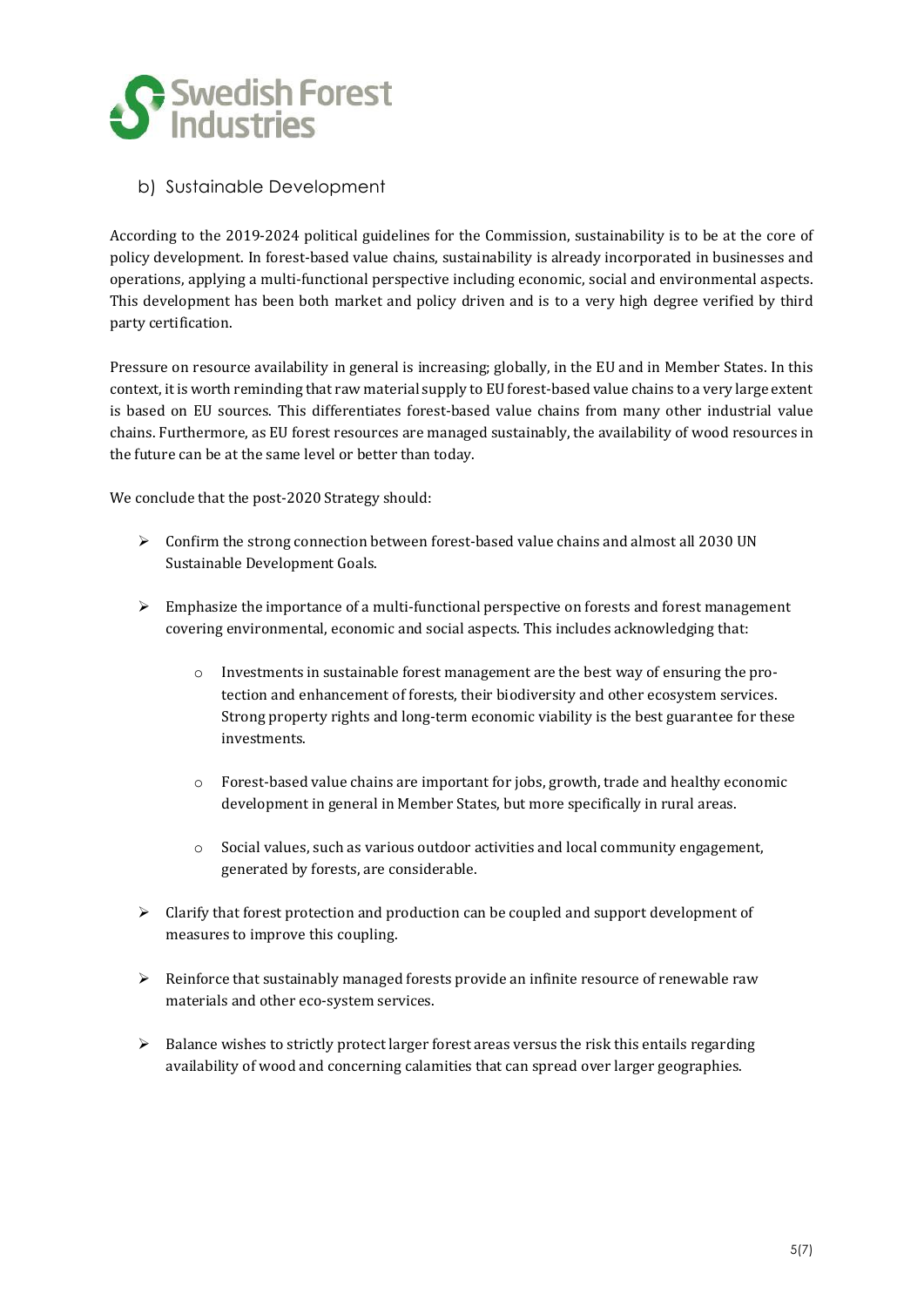

#### c) Afforestation, forest restoration and forestry adaptation

Forests can make a substantial contribution to climate neutrality by 2050 as carbon sinks. In this context, there is a large potential for afforestation in Europe by planting trees on marginal agricultural land. If planted in near future and sustainably managed during the next 30 years, they will provide a significant carbon sink and a raw-material base. Setting aside older forests with the aim of creating a future sink is on the other hand a risky strategy from a climate mitigation point of view, since older forests saturate and will be more vulnerable for calamites. Such a strategy might even be counterproductive.

Concerning forest restoration, the concept is presently widely debated in the EU, but prior to agreeing on any policy in this area, a science-based and well-anchored definition must be established.

Concerning adaptation, European forests will be strongly impacted by climate change. Sustainable forest management practices therefore continuously need to be developed to make our forests less vulnerable. Evidence-based and tested natural adaptation measures are already incorporated in sustainable forest management but needs to be further and continuously developed.

We conclude that the post-2020 Strategy should:

- $\triangleright$  Emphasize the importance of afforestation in the EU on marginal agricultural land to create a future, enhanced forest sink.
- $\triangleright$  Set a science-based, clear and well-anchored definition of the meaning of restoration of EU forests.
- $\triangleright$  Underline the need for adaptation measures but at the same time emphasize that such measures are already ongoing and must be science-based, adjusted to regional conditions and decided by Member States.
- d) New and innovative forestry and added-value products

To secure global competitiveness, continual improvement and innovation along forest-based value chains are vital. The knowledge base on forestry and forest ecosystems is already solid, but further research and innovation is needed to expand the base further. By improving resource efficiency along the value chain and by developing new or enhanced climate smart solutions, the value-adding can be further enhanced.